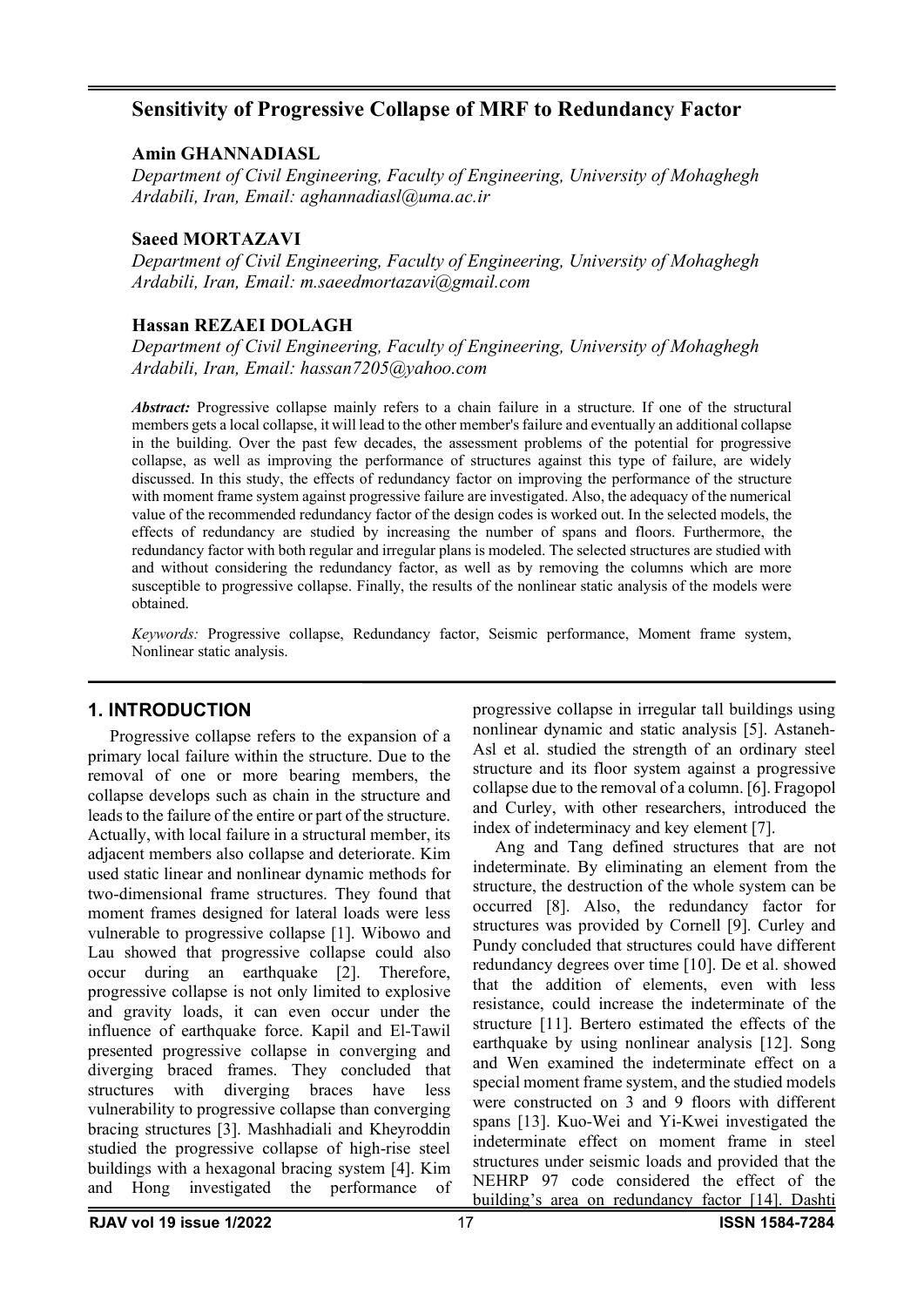investigated that applying a coefficient of 1.2 in a concentrically braced frame is necessary, and for regular structures like irregular structures coefficient of 1.2 has to be considered [15]. Mir Shahi, in his studies of the indeterminate degree and the increase in the coefficient of the behavior of the frames, concluded that increasing the indeterminacy in the structures used in the concentrically braced frame did not lead to an increase in the coefficient of behavior [16]. Mohammadi et al. investigated indeterminacy effects on the seismic behavior of reinforced concrete moment frames [17]. Cortez Benitez and Tona Colonga utilized the redundancy factor in the seismic design of structures [18]. Also, Godins-Domingos and Tona-Colonga performed a study on the redundancy factor on seismic performance of concrete structures with Sharon bracing [19]. Ghannadiasl and Moratazavi utilized redundancy factor 1.2, to achieve optimal performance in structures that are not indeterminately sufficient. Also, in regular structures that are not indeterminately sufficient, they should be designed using a redundancy factor of 1.2 like irregular structures. Therefore, the regularity or irregularity of the structures does not affect the application of this coefficient. From the results, it was found that the redundancy factor provided in Standard No. 2800, which is 1.2, for structures that are not indeterminately sufficient is appropriate, and the lower values lead to poor designing, and higher amounts lead to non-economic designing. A relationship between the floor area and the redundancy factor should also be provided [20].

For the first time, the redundancy factor has been provided in the NEHRP 97, UBC 1997, and IBC 2000 codes. The parameter  $\rho$  (redundancy factor) is calculated in the NEHRP 97 and UBC1997 codes by using the equation (1):

$$
\rho = 2 - \frac{6.1}{r_{\text{max}} \sqrt{A_B}} \tag{1}
$$

where  $A_B$  is the floor area and  $r_{\text{max}}$  stands for the shear ratio of the element to the floor shear that occurs at 2/3 height of the floor. ASCE 7, NEHRP divides the structural system into two indeterminacy and nonindeterminacy categories, which considers the redundancy factor of the range of 1 and 1.3. As a result, for structures that are not indeterminately sufficient, the earthquake lateral force is considered to be 1.3 times the normal load. In Standard No. 2800  $(4<sup>th</sup> Edition)$ , the range of this coefficient is 1 and 1.2; for buildings that are not indeterminately sufficient, the base shear is increased by 20% [21]. Using the nonlinear static method, the strength of dual steel

moment frames with various eccentric bracings against progressive collapse was evaluated by Salmasi and Sheidaii [22]. Naji provided an efficient method called tie force by selecting a limit state of collapse according to section properties [23]. Adam et al. presented an intent review that defines all the main advances that have taken place since the beginning of the 21st century in the field of progressive collapse and robustness of buildings [24]. A practical method for the progressive collapse analysis of reinforced concrete framed buildings was derived by Al-Sallouma et al. [25]. Dramatically, an experimental investigation on the collapse behavior of a frame exposed to natural fires by Guobiao et al. [26]. Yang et al. deduced a probabilistic analysis of steel-concrete composite floor against progressive collapse based on the ductility of steel connections using a component-based connection model [27]. The influence of plan irregularities on the progressive collapse of steel structures with various seismic activity was examined by Ebrahimi et al. [28]. Nonlinear dynamic analyses for a structure that lost a column during a seismic activity based on Applied Element Method performed by Elshaer et al. [29]. A static study and a vibration analysis of a platform were performed by Calin et al. The finite element method is used to determine the deformability of the concrete platform for different loads [30]. A study of a six-degree-of-freedom system based on a Stewart platform mechanism was provided by Geng and Haynes [31].

Due to the positive effect of redundancy degree on the load redistribution of the collapsed member to other structural members, if the structure is not sufficient in terms of redundancy degree, the designing problem can be acceptably solved by considering the redundancy factor. In this paper, some structures with a moment steel frame system are studied in two groups with various spans.

## **2. NONLINEAR STATIC ANALYSIS**

To evaluate the performance of the structures under earthquake loads, especially when the structure enters the plastic region, the linear analysis is not helpful to investigate and model the actual behavior of the structure. Because in the linear analysis, it is not possible to obtain accurate information on the response of the structure under various loads, when the structure enters a nonlinear state, the nonlinear analyses must be used instead. The nonlinearity of the structure can be geometric or a type of material. Among nonlinear analyses, time history analysis is a complicated and time-consuming method. Therefore, in this paper, the nonlinear static analysis method is used to investigate the seismic performance of the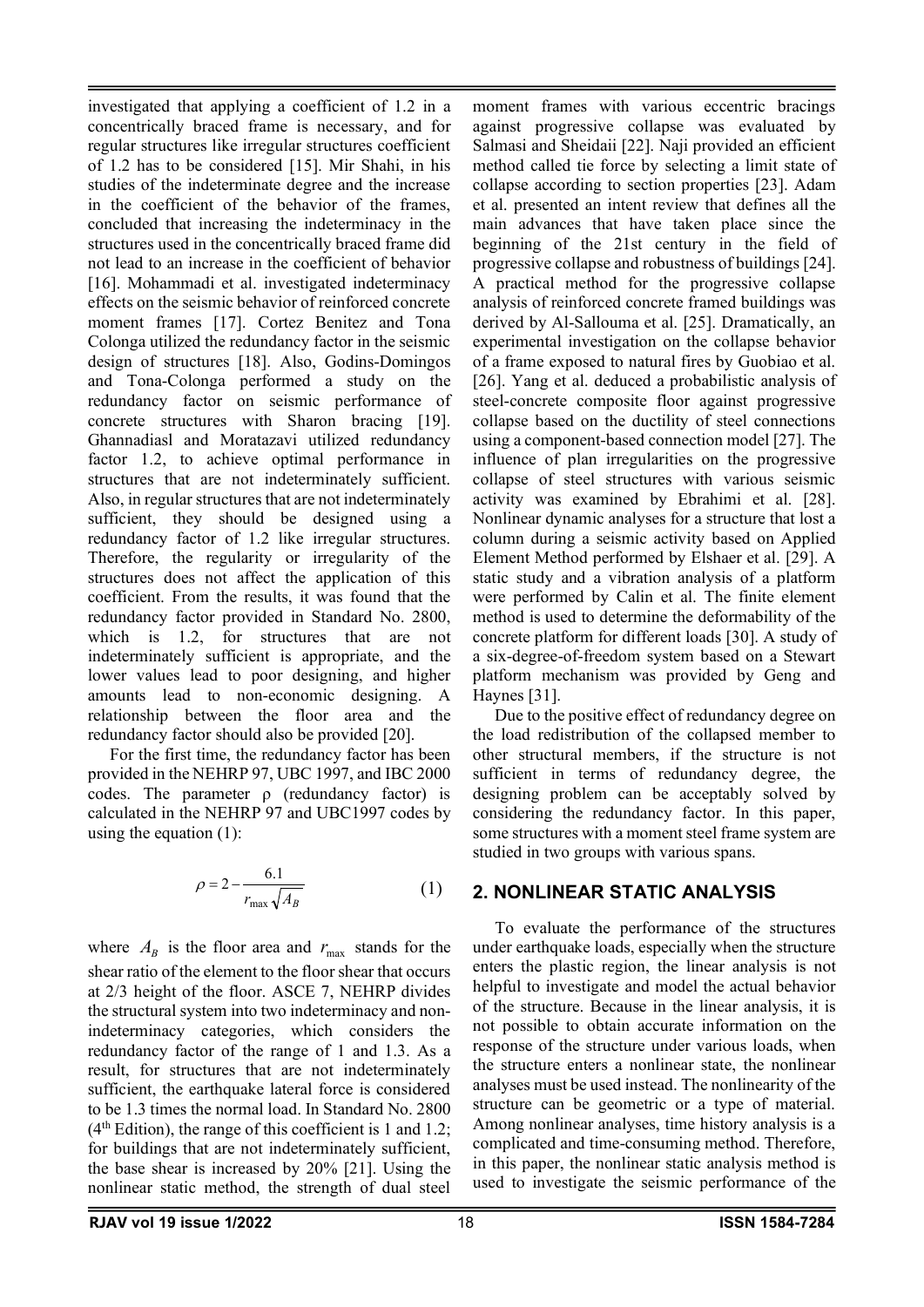studied models. The considered analysis is simpler than nonlinear static analysis of time history but has got its weaknesses. Overall, the displacement-force diagram, the rotation of the plastic hinges in the elements, and the structure response to the earth's motion can be derived using a nonlinear static analysis method.

# **3. INVESTIGATED STRUCTURES**

In this paper, the selection of structures in the three-dimensional is considered in terms of floor number. These structures consisting of 4, 5, 6, and 10 floors have been evaluated and analyzed on soil type III and relative seismic zone (the peak ground acceleration (PGA) of 0.30g). The height of the floors is chosen 3 meters in each structure, which is common in buildings in Iran. The number of spans is considered 3 and 5 for each group of floors. Due to the considered height for floors, the 4, 5, 6, and 10 story structures have got a height of 12, 15, 18, and 30 meters from the foundation level, respectively. The geometric plan of the buildings with 3 and 5 spans is shown in Figure 1. Also, 3D views of the studied buildings are shown in Figure 2. In this study, all the joints of the beam to the column and the supports are assumed as clamped. The box and the girder sections were used for the cross-sections of beams and columns, respectively. On the other hand, the type of steel is St37 with yield stress  $F_x = 2400 \text{ kg/cm}^2$  and ultimate stress  $F_v = 2400 \text{ kg/cm}^2$  $F_u = 3700 \text{ kg/cm}^2$ . The yield stress coefficient to the expected stress is considered 1.1. Consumed concrete has compressive strength  $f_c = 250 \text{ kg/cm}^2$  and all reinforcement used in type AIII with yield stress  $F = 4000 \text{ kg/cm}^2$  and ultimate stress  $F_{\rm g} = 4000 \; kg/cm^2$  $F_{\mu} = 6000 \ kg/cm^2$ . The elasticity modulus of steel is  $E_{st} = 2E6 \frac{kg}{cm^2}$ . Also, Poisson's ratios of steel and concrete are  $v_e = 0.3$  and  $v_e = 0.2$ , respectively.

# **4. METHODOLOGY**

Generally, progressive collapse-resistant design methods are divided into two parts:

1) Indirect method:

- In this method, it is possible to design the structure against progressive collapse, taking into account the minimum requirements of indeterminate, continuity, and flexibility in the structure.
- 2) Direct method:

In this method, the structure is directly analyzed, which is the most common technique is the Alternate Path method (AP). In this approach, the most critical states for continuity of the beams are created by removing the external (peripheral) or internal columns, in which the ability to re-distribution of the system is evaluated.



**Figure 1.** Plans of the studied structures



**Figure 2.** The studied structures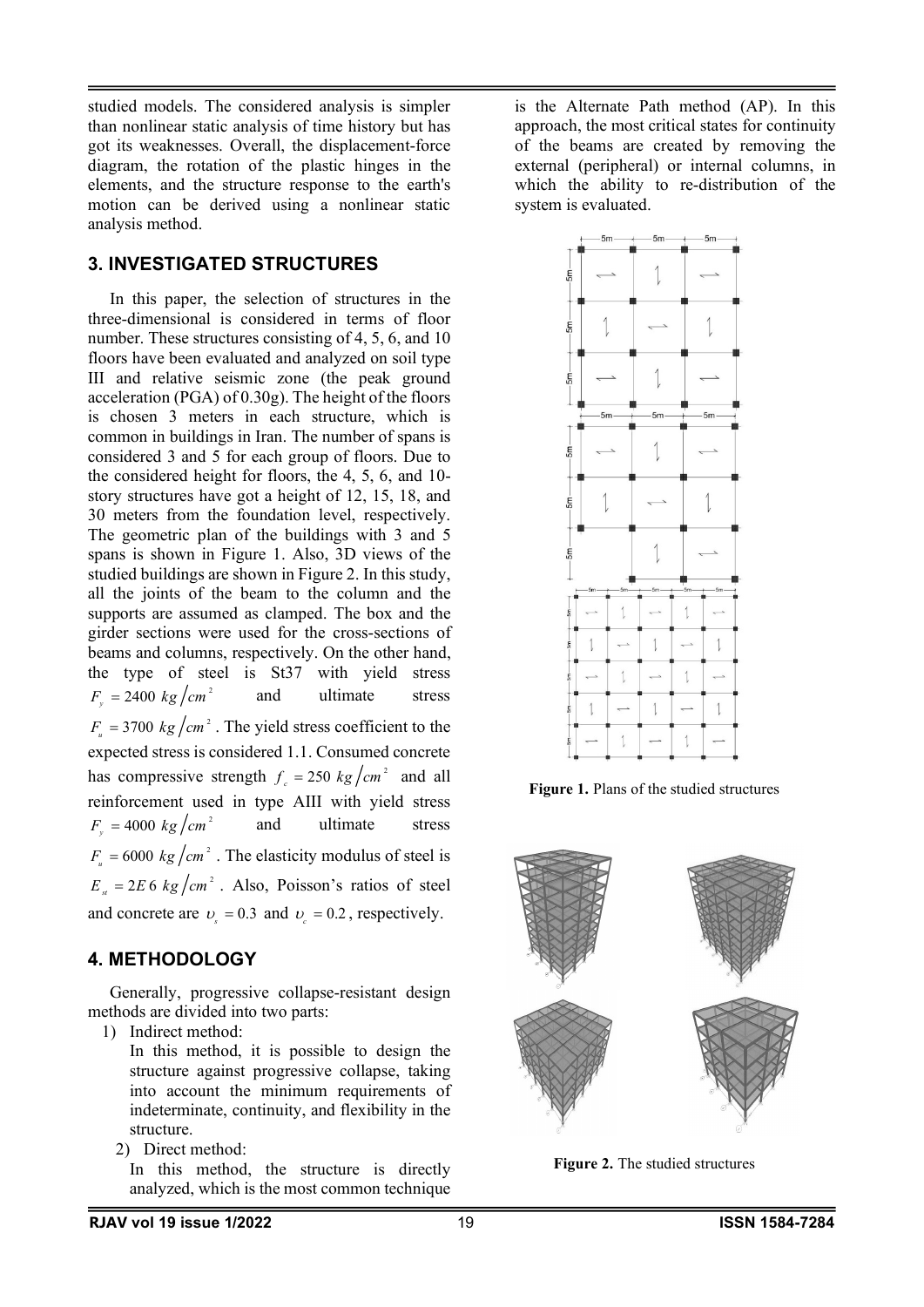

a - The location of the removed columns in the plan of the 3 span structures.



b - The location of the removed columns in the plan of the irregular structures.



c - The location of the removed columns in the 5 span structures.

**Figure 3.** The location of the removed columns in structures

The first important and fundamental instruction for progressive collapse analysis and design was published by the U.S. General Services Administration (GSA) in 2003, also known as GSA2003, and is used in many designs and articles. The U.S. Department of Defense (DoD) has also published several guides that get back to 2009, which the latest version was published in 2013, which eliminates all indirect methods, and only the indirect methods are declared. In this study, in 5-story frames, the columns on the first floor, the third floor, and the roof, and also in the 10-story frames, the columns on the first floor, the fifth floor, and the roof are removed. The location of the removed columns in the plan of 3 and 5 spans structure are shown in Figs. 3a to 3c.

#### **5. ANALYSIS RESULTS**

In this investigation, the effects of redundancy factor on improving the structural performance with moment frame system against progressive failure are studied under the scenarios set out in the previous section. In each of these scenarios, the structural response is examined via nonlinear static analysis. In Figures 4 to 7, the nonlinear static structural diagrams are depicted in terms of the displacement of the floor and the base shear for 5 and 10-story buildings. Figure 8 presents the comparison of the pushover graph of the studied structures. The most important point for assessing the performance of the studied structures against the scenarios mentioned above is the functional level of the plastic hinges of structural elements. Therefore, the consequences of the analyzed models are presented below.



**Figure 4***.* Pushover graph of 5-story structure (3 spans)







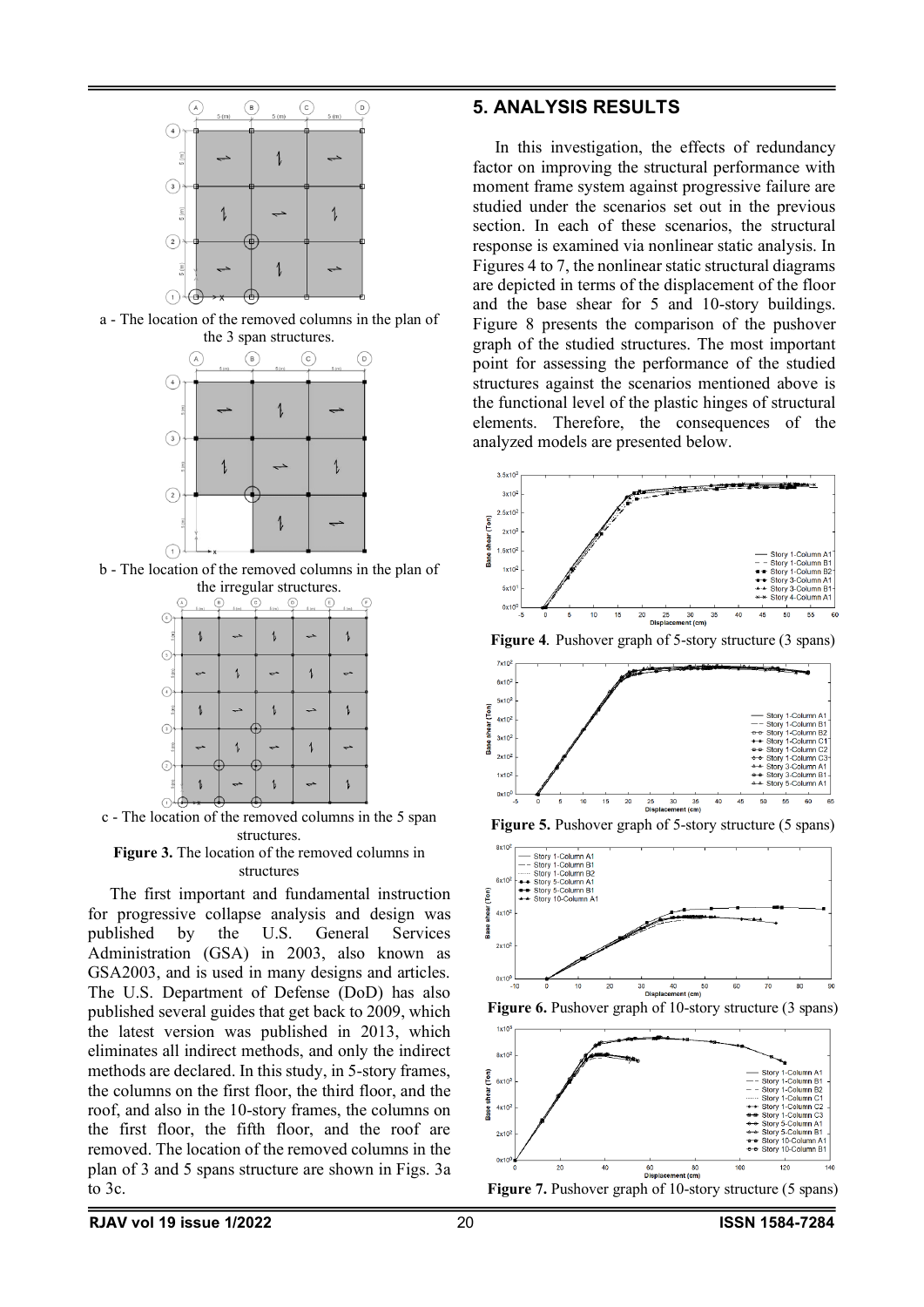

**Figure 8.** Comparison of the pushover graph of the studied structures

According to the UFC code, the allowable performance level for plastic hinges in the beams and columns is collapsing and lateral safety, respectively. Due to the different kinds of collapsing, it is not possible to provide all the scenarios which lead to plastic hinges in the structures and the behavior of the structure against progressive collapse. Furthermore, the over-strength and flexibility factors are calculated for each model with the redundancy factor of 1 and presented in Table 1. As shown in Table 1, the overstrength and flexibility factors increase by increasing the number of floors and spans. Also, results of plastic hinge formation in the frame with the redundancy factor of 1 that exposed to column removal are shown in Figure 9. In Table 2, the numbers of plastic hinges that pass through certain static nonlinear analytical levels are presented for structures with the redundancy factor of 1. The performance level and the number of plastic hinges for 4 and 6-story structures with the regular plan that is exposed to column removal in story 1 are presented in Tables 3 and 4. Also, these results for 4 and 6-story structures with the irregular plan are shown in Tables 5 and 6. In this study, the lateral load pattern is applied as uniform (UEX) and triangular (TEX) lateral load patterns [20]. Also, it can be seen from Tables 3 to 6 that the improved performance of models due to the application of the redundancy factor of 1.2 is expected and evident. However, the performance improvement is different and has a specific pattern for the number of floors and spans because of the structural resistant system of the structures. The earthquake-resistant system is the moment-resisting frame. Therefore, the redundancy factor can change the dimensions of the beams and columns, and the difference between cross-sections may vary with the different redundancy factors. Also, in all models, applying a redundancy factor of 1.2 leads to decreasing displacement, i.e., structures show nonelastic behavior in much displacement, while increasing the basic shear in models with a redundancy factor of 1.2 is obvious. One of the most important consequences that can be seen is that, some of the structures that passed the life safety performance level or even collapsed. It can achieve

the accepted performance level by applying the redundancy factor of 1.2. Therefore, the redundancy factor slightly increases the seismicity weight of the structures, but in contrast, the seismic performance of the structure is improved under a different lateral load pattern.

**Table 1.** Over strength and flexibility coefficients of the studied structures.

| Structure | <b>Spans</b> | Over strength<br>coefficient | Flexibility<br>coefficient |
|-----------|--------------|------------------------------|----------------------------|
| 5-Story   |              | 1.12                         |                            |
|           |              | 1.14                         | 3.15                       |
| 10-Story  |              | 1.16                         | 3.42                       |
|           |              | 1.25                         | 3.63                       |

|  |               |  | Table 2. Plastic hinges in the studied structures. |  |
|--|---------------|--|----------------------------------------------------|--|
|  | $D$ and axial |  |                                                    |  |

|          |      | Removed |       |                         |                  |
|----------|------|---------|-------|-------------------------|------------------|
| Model    | Span | column- | IO-LS | LS-CP                   | >CP              |
|          |      | Story   |       |                         |                  |
|          |      | $A1-1$  | 89    | $\overline{c}$          | 20               |
|          |      | $B1-1$  | 93    | $\mathbf 1$             | 16               |
|          | 3    | $B2-1$  | 93    | $\overline{2}$          | 19               |
|          |      | $A1-3$  | 90    | 4                       | 20               |
|          |      | $B1-3$  | 95    | 3                       | 23               |
|          |      | $A1-5$  | 93    | $\overline{0}$          | 22               |
|          |      | $A1-1$  | 210   | 19                      | 96               |
| 5-Story  |      | $B1-1$  | 232   | 27                      | 94               |
|          |      | $B2-1$  | 241   | 22                      | 94               |
|          |      | $C1-1$  | 219   | 38                      | 78               |
|          | 5    | $C2-1$  | 226   | 23                      | 95               |
|          |      | $C3-1$  | 228   | 32                      | 94               |
|          |      | $A1-3$  | 198   | 39                      | 117              |
|          |      | $B1-3$  | 217   | $\boldsymbol{0}$        | 17               |
|          |      | $A1-5$  | 208   | 28                      | 104              |
|          |      | $A1-1$  | 91    | $\boldsymbol{0}$        | 12               |
|          | 3    | $B1-1$  | 58    | $\boldsymbol{0}$        | 10               |
|          |      | $B2-1$  | 56    | $\boldsymbol{0}$        | $\boldsymbol{0}$ |
|          |      | $A1-5$  | 131   | 5                       | 16               |
|          |      | $B1-5$  | 124   | 4                       | 22               |
|          |      | $A1-10$ | 111   | $\overline{c}$          | 35               |
|          |      | $A1-1$  | 189   | 3                       | 36               |
| 10-Story |      | $B1-1$  | 65    | $\boldsymbol{0}$        | 21               |
|          |      | $B2-1$  | 39    | $\boldsymbol{0}$        | 18               |
|          |      | $C1-5$  | 244   | 9                       | 35               |
|          | 5    | $C2-1$  | 260   | 10                      | 182              |
|          |      | $C3-1$  | 260   | 10                      | 181              |
|          |      | $A1-5$  | 195   | $\overline{\mathbf{4}}$ | 38               |
|          |      | $B1-5$  | 241   | 11                      | 36               |
|          |      | $A1-10$ | 204   | 5                       | 38               |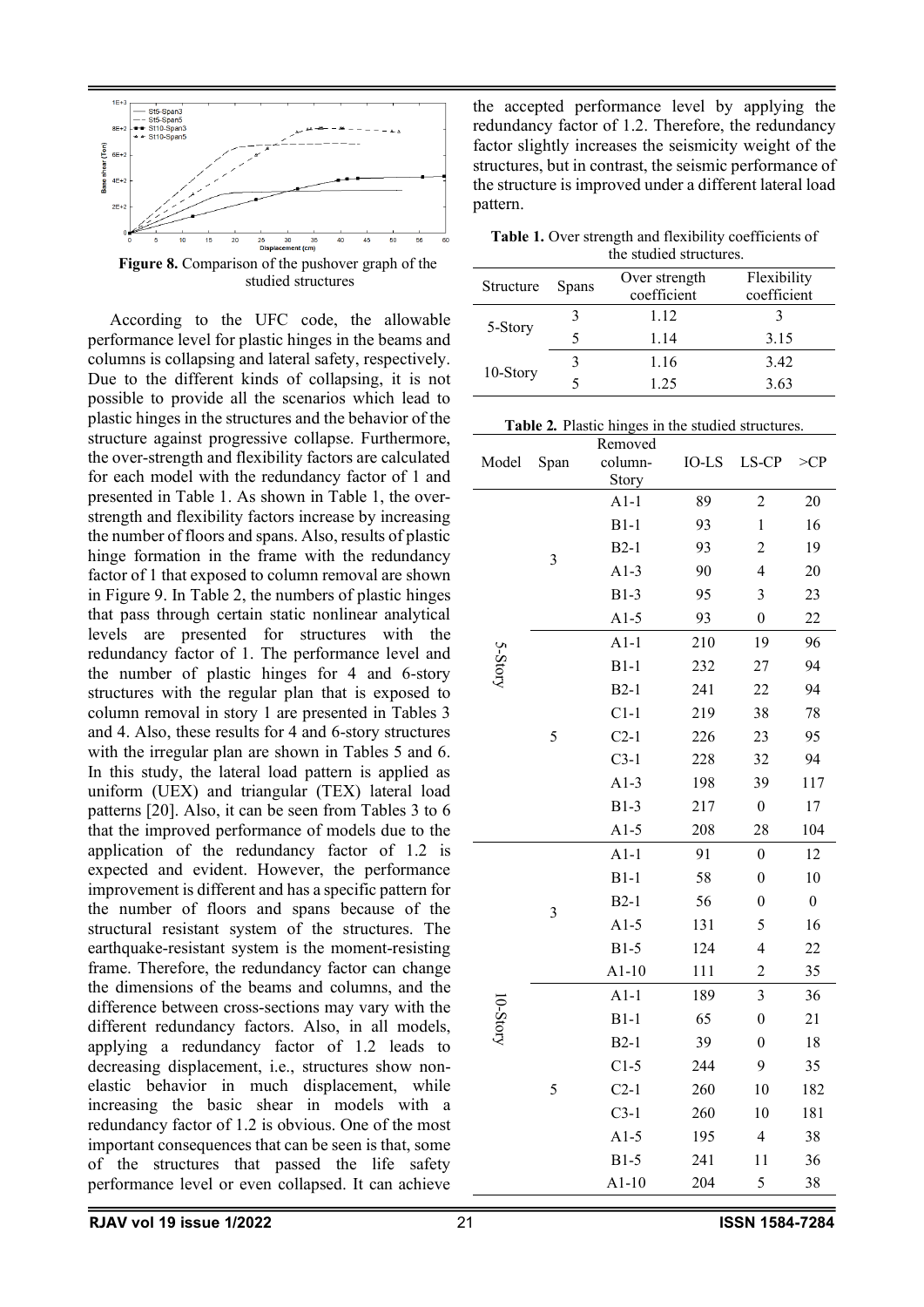

Plastic hinges formed by removing column  $\overline{B1}$  on the third floor of 5story structure with 3 spans.



Plastic hinges formed by removing column B1 on the first floor of 5 story structure with 3 spans.



Plastic hinges formed by removing column A1 on the third floor of  $5$ story structure with 3 spans.



Plastic hinges formed by removing column C3 on the first floor of 5 story structure with 5 spans.



Plastic hinges formed by removing column A1 on the first floor of 10 story structure with 3 spans.



Plastic hinges formed by removing column A1 on the fifth floor of 10 story structure with 3 spans.



**Table 3.** Performance level and number of plastic hinges in 4-story structures (3 spans) with regular plan.

|                                                                    | Removed<br>column | Lateral<br>load<br>pattern | Redundancy<br>factor | IO-LS | $LS-CP \ge CP$ |                |
|--------------------------------------------------------------------|-------------------|----------------------------|----------------------|-------|----------------|----------------|
| Plastic hinges formed by removing                                  |                   |                            |                      | 26    | $\Omega$       | 3              |
| column A1 on the first floor of 5-story                            |                   | TEX                        | 1.2                  | 22    | 0              | $\mathcal{L}$  |
| structure with 3 spans.                                            | A <sub>1</sub>    |                            |                      | 5     | $\Omega$       |                |
| $\mathbf{0}$                                                       |                   | UEX                        | 1.2                  | 0     | 0              | $\mathfrak{D}$ |
| c.                                                                 |                   | TEX                        |                      | 32    | $\Omega$       | $\mathfrak{D}$ |
| CP<br>$\mathsf{LS}$ .                                              | B1                |                            | 1.2                  | 28    | $\theta$       |                |
| 10 <sub>1</sub><br>m<br>m                                          |                   | UEX                        |                      | 19    | $\Omega$       |                |
| Plastic hinges formed by removing                                  |                   |                            | 1.2                  | 9     | 0              |                |
| column A1 on the third floor of 5-story<br>structure with 5 spans. |                   | TEX                        |                      | 12    | 3              | $\mathfrak{D}$ |
|                                                                    | B <sub>2</sub>    |                            | 1.2                  | 10    | 3              | 3              |
|                                                                    |                   | UEX                        |                      | 12    | 3              |                |
|                                                                    |                   |                            | 1.2                  |       |                |                |

**Table 4.** Performance level and number of plastic hinges in 6-story structures (3 spans) with regular plan.

| Removed<br>column | Lateral<br>load<br>pattern | Redundancy<br>factor |    | IO-LS LS-CP $\geq CP$ |   |
|-------------------|----------------------------|----------------------|----|-----------------------|---|
|                   | TEX                        | 1                    | 63 | 1                     | 3 |
| A <sub>1</sub>    |                            | 1.2                  | 36 | 14                    | 2 |
|                   | UEX                        | 1                    | 12 | $\theta$              | 2 |
|                   |                            | 1.2                  | 26 | 0                     | 0 |
|                   | TEX                        | 1                    | 53 | 7                     | 4 |
| B <sub>1</sub>    |                            | 1.2                  | 34 | 8                     | 5 |
|                   | UEX                        | 1                    | 13 | 0                     | 2 |
|                   |                            | 1.2                  | 31 | 0                     | 2 |
|                   |                            | 1                    | 42 | 3                     | 3 |
|                   | TEX                        | 1.2                  | 46 | 2                     | 1 |
| B <sub>2</sub>    |                            | 1                    | 16 | 5                     | 3 |
|                   | UEX                        | 1.2                  | 12 |                       |   |

According to the tables, the structures are acceptable in the scenarios for removing the columns in the first and middle floors in the middle and lateral spans, and the performance level of the plastic hinges is in the life safety zone. For the middle floor column in the corner of the 5 and 3 spans, the life safety performance and collapsing are shown, respectively. It is seen that by increasing the redundancy factor in the structure resulting from the increase in the number of spans, the structure's performance against the scenarios of the corner column improves. However, this conclusion does not include scenarios related to the collapse of the roof column.

Plastic hinges formed by removing column A1 on the third floor of 5 story structure with 5 spans.



Plastic hinges formed by removing column C1 on the first floor of 5-story structure with 5 spans.







Plastic hinges formed by removing column B1 on the first floor of 10 story structure with 3 spans.

**Figure 9***.* Results of pushover analysis, plastic hinge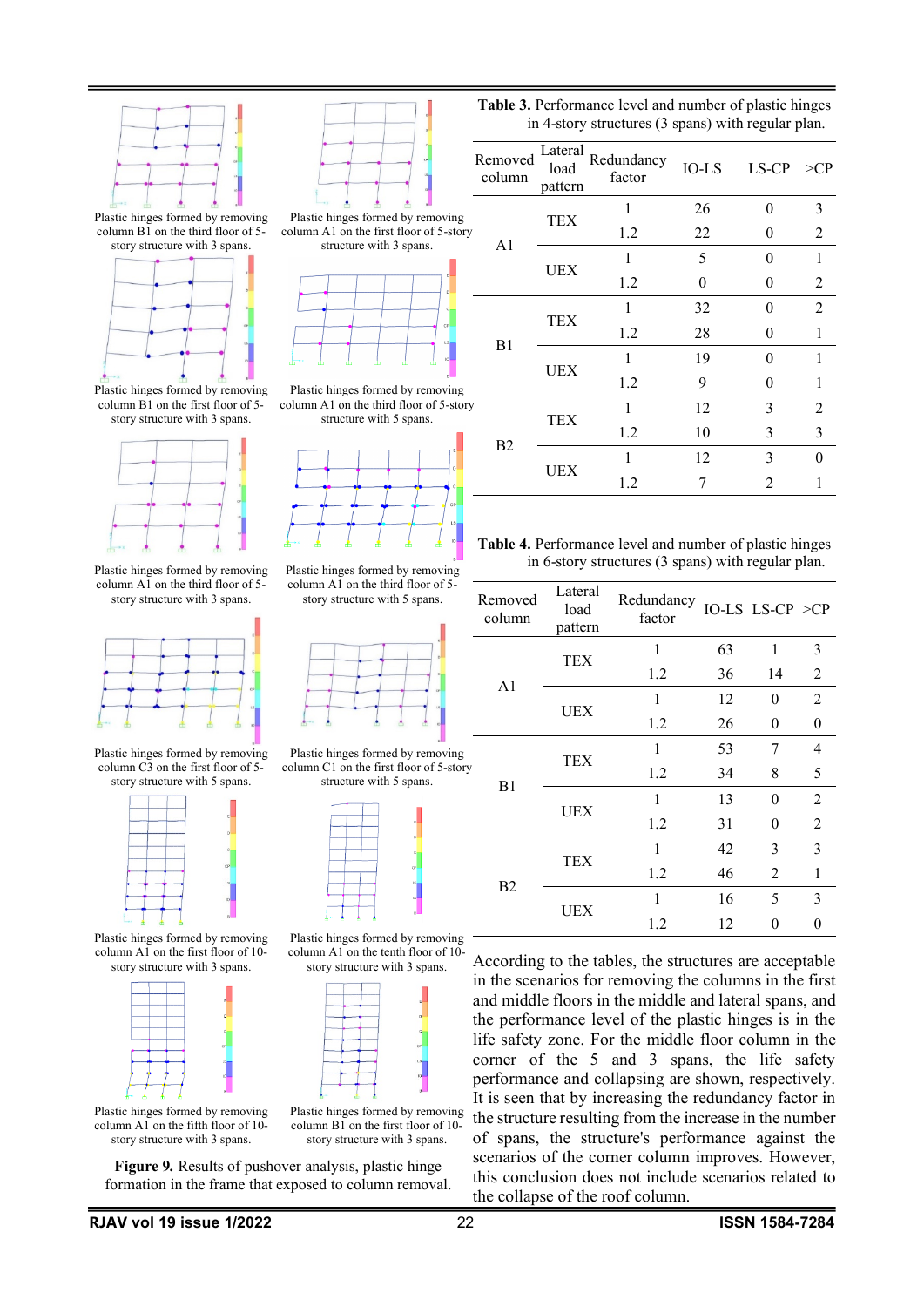| Model | Lateral<br>load<br>pattern | Redundancy factor IO-LS LS-CP >CP |          |          |    |
|-------|----------------------------|-----------------------------------|----------|----------|----|
|       |                            | 1                                 | 24       | 0        | 4  |
|       | TEX                        | 1.2                               | 17       | 0        | 6  |
|       |                            | 1.3                               | 31       | 0        | 0  |
| 3     |                            | 1                                 | 3        | $\theta$ | 5  |
|       | UEX                        | 1.2                               | $\theta$ | 9        | 3  |
|       |                            | 1.3                               | 16       | 0        | 3  |
|       |                            | 1                                 | 26       | 2        | 5  |
|       | TEX                        | 1.2                               | 25       | 1        | 4  |
| 5     |                            | 1.3                               | 20       | 0        | 8  |
|       |                            | 1                                 | 16       | 3        | 4  |
|       | UEX                        | 1.2                               | 9        | 1        | 4  |
|       |                            | 1.3                               | 14       | 0        | 11 |

**Table 5.** Performance level and number of plastic hinges in 4-story structures with irregular plan

**Table 6.** Performance level and number of plastic hinges in 6-story structures with irregular plan

| Span |            | Lateral Redundancy IO-LS<br>load pattern factor |    | LS-CP | >CP |
|------|------------|-------------------------------------------------|----|-------|-----|
|      |            | 1                                               | 50 | 8     | 5   |
|      | TEX        | 1.2                                             | 36 | 11    | 6   |
| 3    |            | 1.3                                             | 30 | 11    | 6   |
|      |            | 1                                               | 13 | 0     | 7   |
|      | UEX        | 1.2                                             | 8  | 0     | 2   |
|      |            | 1.3                                             | 10 | 0     | 5   |
| 5    |            | 1                                               | 49 | 6     | 5   |
|      | TEX        | 1.2                                             | 32 | 12    | 2   |
|      |            | 1.3                                             | 24 | 12    | 3   |
|      |            | 1                                               | 19 | 0     | 5   |
|      | <b>UEX</b> | 1.2                                             | 21 | O     |     |
|      |            | 1.3                                             | 20 |       | 4   |

#### **6. CONCLUSION**

In this paper, the 4, 5, 6, and 10-story buildings with the height of 3 meters/story in 3 and 5 spans are investigated. Then, by applying the redundancy factor 1 and 1.2, the performance of the structures is evaluated. According to the results of the nonlinear static analysis, it is seen that in buildings with a regular plan, by applying a coefficient of 1.2, the structure's performance after the failure of the member, leads to safety regulations. On the other hand, for buildings with irregular plans, the coefficient of 1.3 improves the performance of the structure. As seen in the tables, with an increase of 20% to 30% of the base shear, the number of plastic

hinges created in the structure has decreased considerably. Increasing the indeterminacy in the structures by increasing the number of floors and spans leads to improving the performance of structures under the removal of columns in the first and middle floors. However, increasing the redundancy degree can not be a reliable way to stabilize the structure against progressive collapse. Scenarios related to the removal of columns on the roof floor are independent of the redundancy degree of the structure. Therefore, increasing the number of floors and spans does not affect the failure of the roof floor. Thus, the roof floor is at the highest level of the structure, and the redundancy degree of the elements in this category is independent of the increasing number of the floors. Scenarios related to the corner columns are worse than the lateral columns, and the lateral columns are worse than the middle ones. In the case of scenarios related to middle floor columns in the corner of the 5 and 3 spans, the life safety performance and collapsing occur, respectively. It means, by increasing the redundancy factor in the structure resulting from the increase in the number of spans, the structure's performance against the scenarios of the corner column improves. It can be seen that if the structure is not sufficient in terms of redundancy degree, the designing problem can be considered solved by the redundancy factor.

# **REFERENCES**

- [1] Kim J., Kim T., Assessment of progressive collapse-resisting capacity of steel moment frames, *Journal of Constructional Steel Research*, Vol. 65, No. 1, 2009, pp. 169–179.
- [2] Wibowo H., Lau D.T., Seismic progressive collapse: qualitative point of view, *Civil Engineering Dimension*, Vol. 11, No. 1, 2009, pp. 8–14.
- [3] Kapil K., El-Tawil S., Progressive collapse analysis of seismically designed steel braced frames, *Journal of Constructional Steel Research*, Vol. 65, No. 3, 2009, pp. 699–708.
- [4] Mashhadiali N., Kheyroddin A., Progressive collapse assessment of new hexagrid structural system for tall buildings, *Structural Design of Tall and Special Buildings*, Vol. 23, No. 12, 2014, pp. 947-961.
- [5] Kim J., Hong S., Progressive collapse performance of irregular buildings, *Structural Design of Tall and Special Buildings*, Vol. 20, No. 6, 2012, pp. 721–734.
- [6] Astaneh-Asl A., Progressive collapse prevention in new and existing buildings, In Proceedings of the 9th Arab structural engineering conference, United Arab Emirates, 2003.
- [7] Fragopol D.M., Curley J.P., Effects of damage and redundancy on structural reliability, *Journal of Structural Engineering*, Vol 113, No. 7, 1987, pp. 1533-1549.
- [8] Ang A., Tang W., *Probability concepts in engineering planning and design*, John Wiley & Sons, New York, 2000.
- [9] Cornell C.A., *Offshore structural systems reliability*. A Report to Amoco Production Company for the Joint Industry Project Participants, 1987.
- [10] Curley J., *Damage redundancy and system reliability*, University of Colorado, 1986.